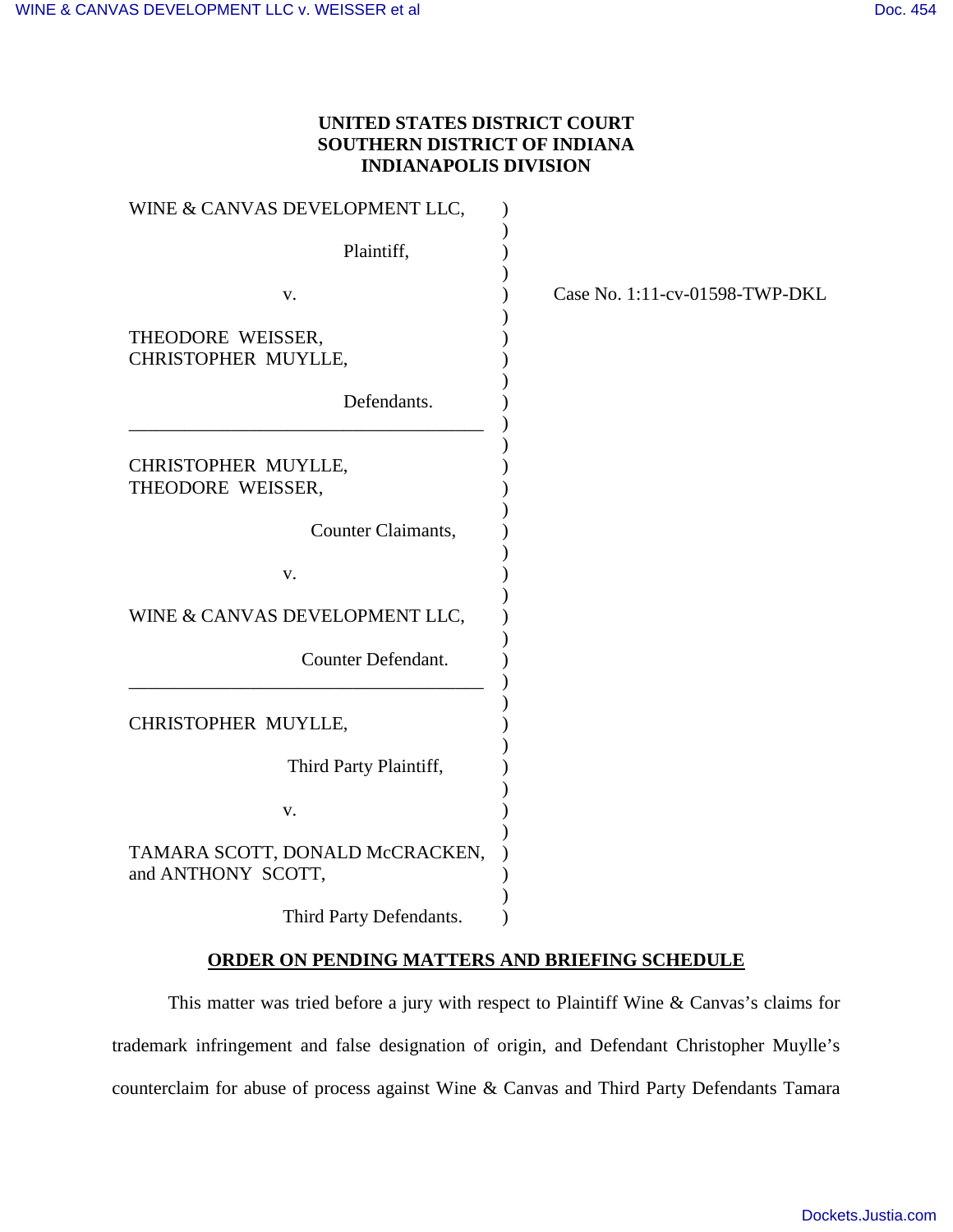Scott, Donald McCracken and Anthony Scott. On November 21, 2014, the jury returned a verdict in favor of Christopher Muylle and against Wine & Canvas on Plaintiff's claims for trademark infringement and false designation of origin. The jury decided in favor of Christopher Muylle and against Wine & Canvas, Anthony Scott, Tamara Scott and Donald McCracken on Mr. Muylle's counterclaim for abuse of process and awarded Mr. Muylle monetary damages.

Normally the Court would issue final judgment following the jury verdict, however, a final judgment is required following the return of a general or special verdict in a jury trial *that concludes the case.* Unfortunately, the jury verdict in this matter does not conclude the case. "To be final and appealable the order must end the litigation on the merits and leave nothing for the district court to do but execute the judgment." *Am. Nat. Bank & Trust Co. of Chicago v. Sec'y of Hous & Urban Dev. Of Washington, D.C.* 946 F.2d 1286, 1289-90 (7<sup>th</sup> Cir. 1991). The final judgment rule promotes judicial efficiency, as some issues a party seeks to appeal before a final decision may be mooted when the case is finally determined on the merits. Furthermore, the rule helps to avoid piecemeal appeals that may threaten the independence of trial judges and prevents the potential harassment and cost that a series of separate appeals from various individual rulings could create. *ITOF, Inc. v. MegaTrans Logistics, Inc.*, 235 F.3d 360, 364 n.1 (7<sup>th</sup> Cir. 2000) (citations omitted).

On November 10, 2014, Defendant Theodore Weisser ("Mr. Weisser") was defaulted as to liability for the claims asserted against him. [\(Filing No. 408\)](https://ecf.insd.uscourts.gov/doc1/07314588138). And, Mr. Muylle's attorneys have entered an appearance on behalf of Mr. Weisser. [\(Filing No. 447,](https://ecf.insd.uscourts.gov/doc1/07314611025) [Filing No. 448\)](https://ecf.insd.uscourts.gov/doc1/07314611037). No final judgment has been issued on the default against Mr. Weisser and before the Court is Mr. Weisser's pending Motion to Set Aside Default [\(Filing No. 449\)](https://ecf.insd.uscourts.gov/doc1/07314611046), filed on November 26, 2014. Wine & Canvas Development LLC and Tamara Scott, Donald McCracken, and Anthony Scott's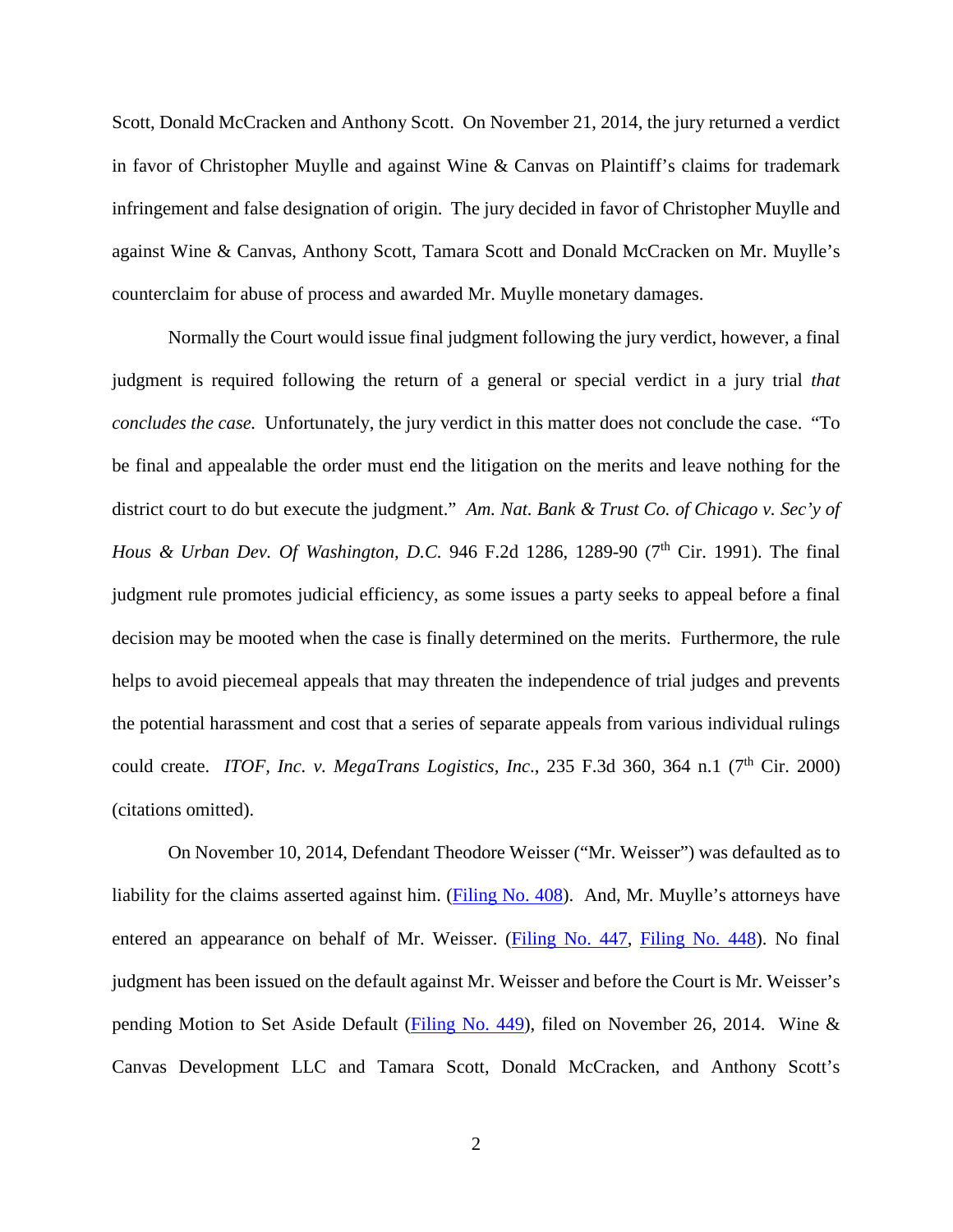(collectively "WNC Parties"), may file a response to Mr. Weisser's Motion to Set Aside Default no later than **Thursday, December 11, 2014**. A reply brief, if any, is due by **Thursday, December 18, 2014**.

Additionally, on December 2, 2014, the WNC Parties filed an Emergency Motion for Relief from Judgment [\(Filing No. 451\)](https://ecf.insd.uscourts.gov/doc1/07314614068). Said motion is **stricken as premature** as the Court has not yet entered final judgment.

Fed. R. Civ. Pro. [Rule 54\(b\)](https://a.next.westlaw.com/Link/Document/FullText?findType=L&pubNum=1004365&cite=USFRCPR54&originatingDoc=I94b26424799411d99c4dbb2f0352441d&refType=LQ&originationContext=document&transitionType=DocumentItem&contextData=(sc.UserEnteredCitation)) authorizes the district court to make immediately appealable a judgment that disposes, with finality, of one or more (but not all) claims, even though other claims remain pending in the district court so that the suit as a whole has not been finally disposed of by that court. *See [Olympia Hotels Corp. v. Johnson Wax Dev. Corp.](https://a.next.westlaw.com/Link/Document/FullText?findType=Y&serNum=1990110256&pubNum=350&fi=co_pp_sp_350_1366&originationContext=document&transitionType=DocumentItem&contextData=(sc.UserEnteredCitation)%23co_pp_sp_350_1366)*, 908 F.2d 1363, 1366 (7th [Cir.1990\).](https://a.next.westlaw.com/Link/Document/FullText?findType=Y&serNum=1990110256&pubNum=350&fi=co_pp_sp_350_1366&originationContext=document&transitionType=DocumentItem&contextData=(sc.UserEnteredCitation)%23co_pp_sp_350_1366) Here, however, the remaining claims are not factually distinct. To avoid piecemeal appeals of the same claims and for the orderly progression of this matter, final judgment will not issue until the claims against Mr. Weisser are resolved. Without delay, the Court intends to issue a final judgment on all claims following its ruling on Mr. Weisser's pending motion and a hearing on Wine & Canvas's damages if default is not set aside.

Finally, Mr. Muylle may submit a proposed judgment on the jury verdict for the Court's consideration.

## **SO ORDERED**.

Date: 12/4/2014

Hon. TanyaWalton Pratt, Judge **United States District Court** Southern District of Indiana